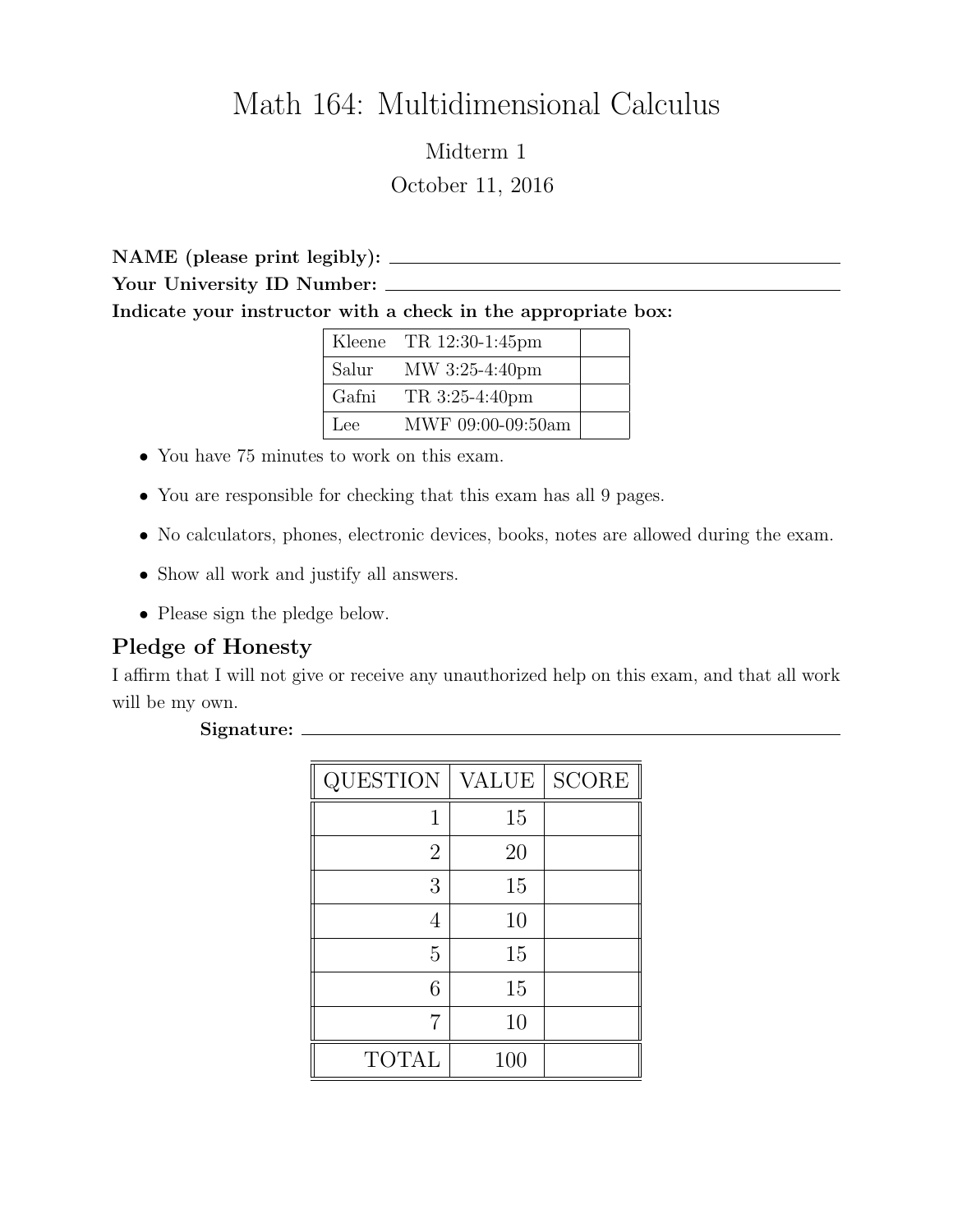- 1. (15 points) Consider the vectors  $a = 1, 0, 0 > 0, b = 1, 0, -1 > 0$  and  $c = 1, 2, -1 > 0$ .
- (a) Compute the scalar projection of  $b$  onto  $c$ .

(b) Find the angle between a and b.

(c) A vector  $v = \langle 5, y, z \rangle$  satisfies  $a \cdot v = b \cdot v = c \cdot v$ . Find y and z.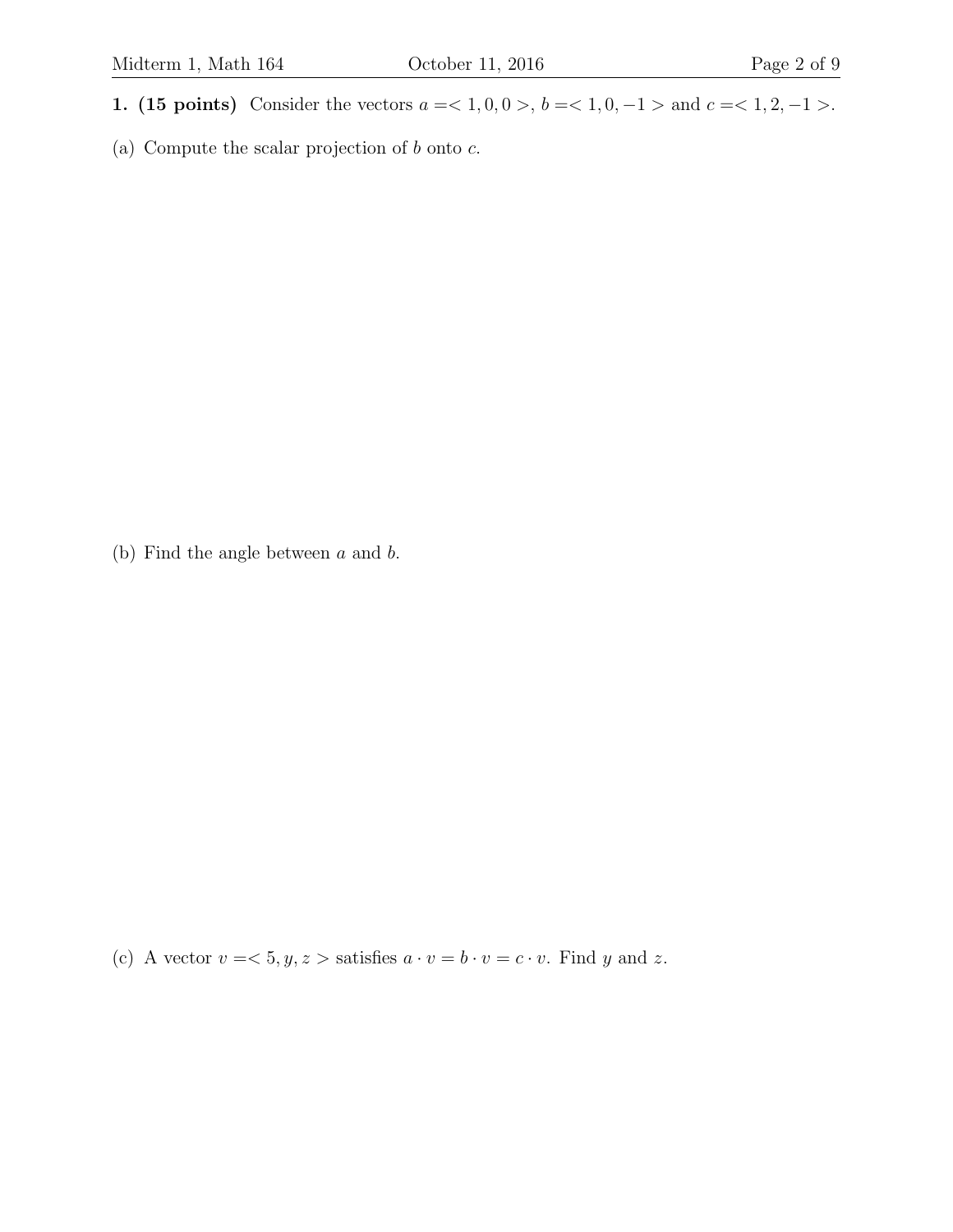- 2. (20 points) Consider the four points  $P(0, 1, 5), Q(1, 2, 8), R(2, -1, 0)$ , and  $S(1, 2, 3)$
- (a) Find an equation for the plane that passes through points  $P, Q$ , and  $R$ .

(b) Find the area of the triangle with vertices  $P, Q$ , and  $R$ .

(c) Find the volume of the parallelepiped determined by  $P, Q, R$ , and  $S$ .

(d) Find the distance from  $S$  to the plane determined by  $P, Q$ , and  $R$ .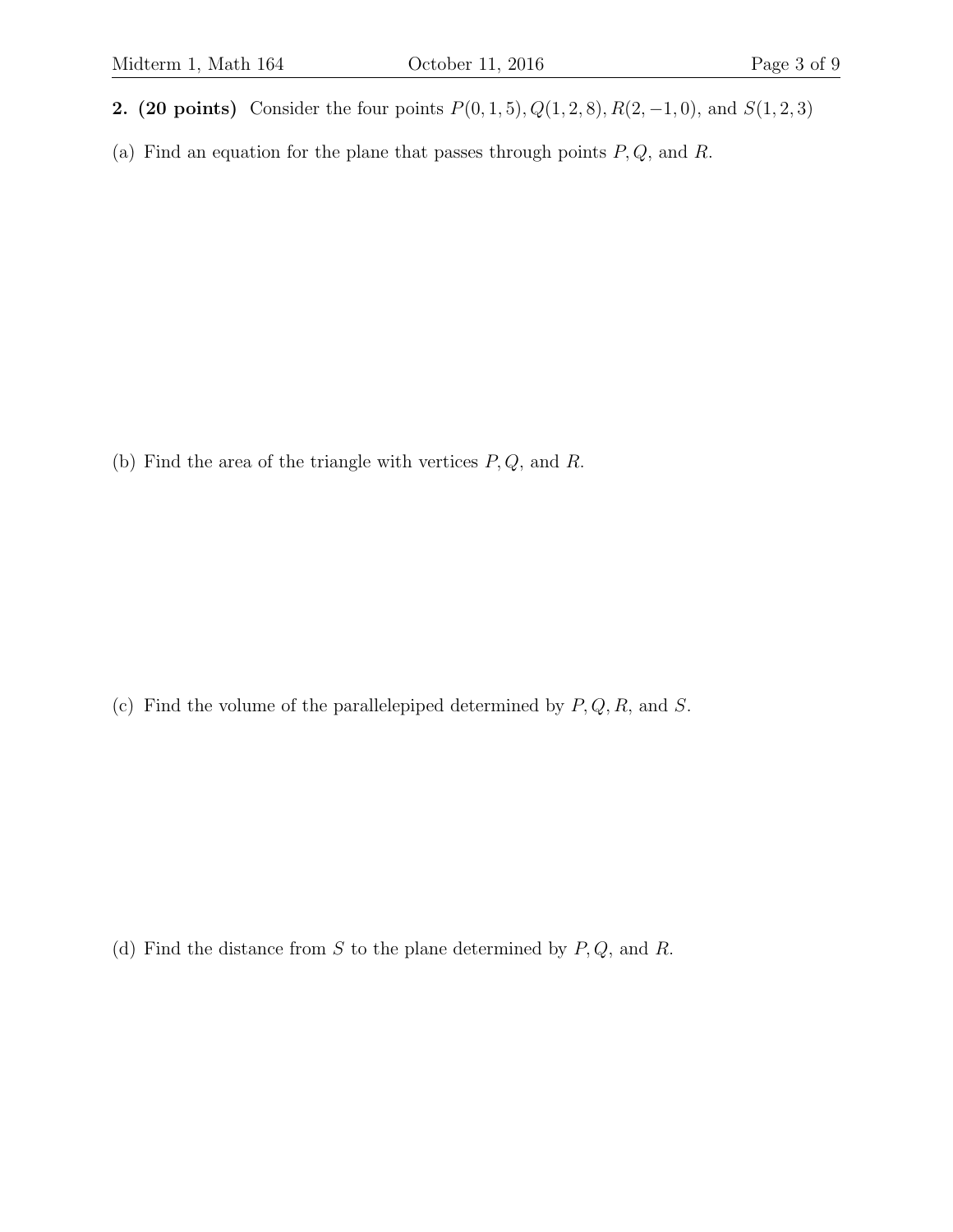3. (15 points) Let  $\ell_1$  be the line that passes through the points  $(1, -2, 3)$  and  $(2, 0, -1)$ , and let  $\ell_2$  be the line that passes through the point  $(3, 1, 2)$  and is perpendicular to the plane  $x + 2y + 4z = 0.$ 

(a) Find symmetric and parametric equations for  $\ell_1$ . Clearly label each set as symmetric or parametric.

(b) Find symmetric and parametric equations for  $\ell_2$ . Clearly label each set as symmetric or parametric.

(c) Are these lines intersecting, parallel, or skew? Briefly explain your answer.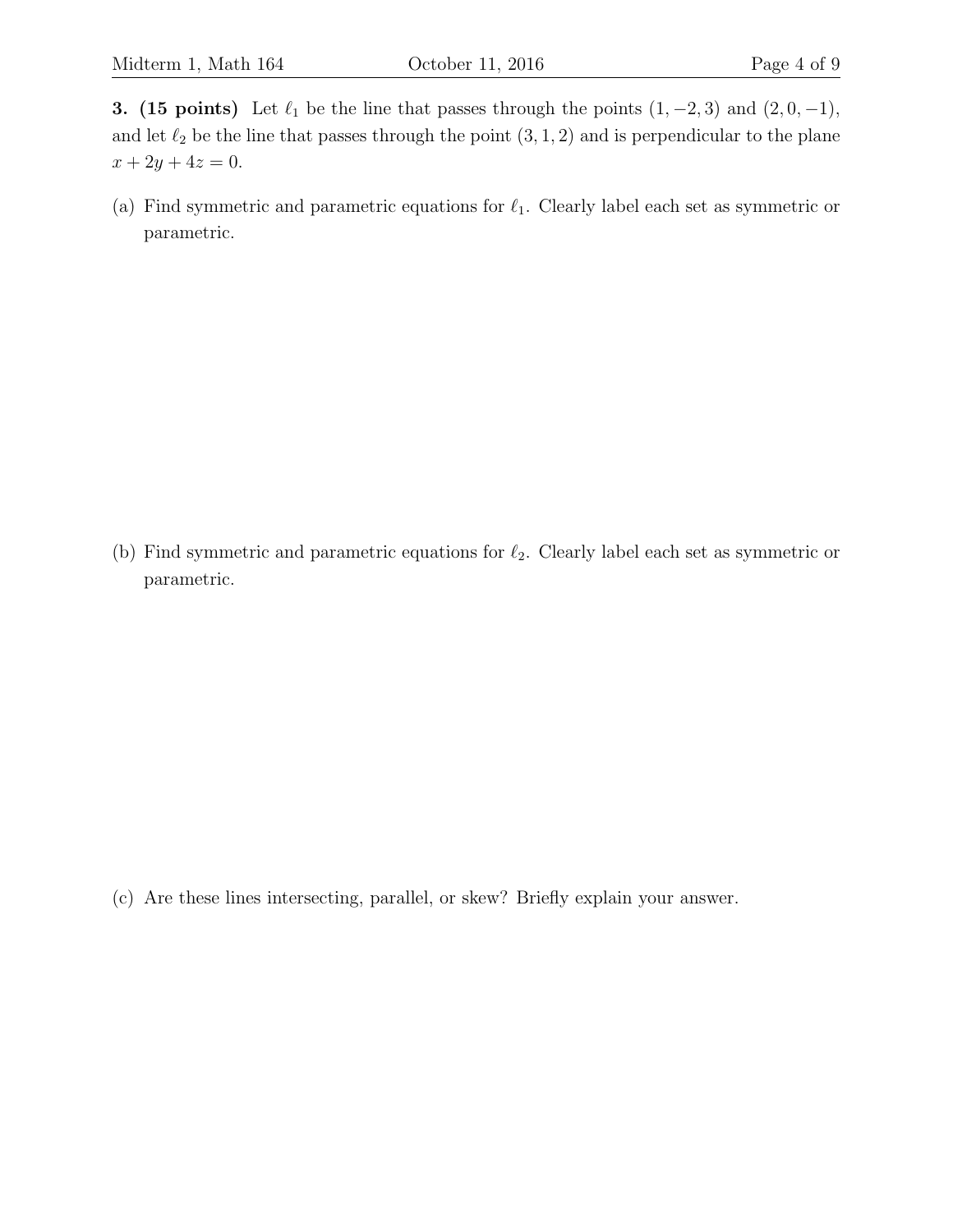- 4. (10 points) Consider the curve  $\mathbf{r}(t) = 2t\mathbf{i} + (3 t)\mathbf{j} 2t\mathbf{k}$ .
- (a) Find the arc length of the curve between  $t = 0$  and  $t = 1$ .

(b) Reparametrize the curve in terms of arc length s measured from  $t = 0$  in the direction of increasing t.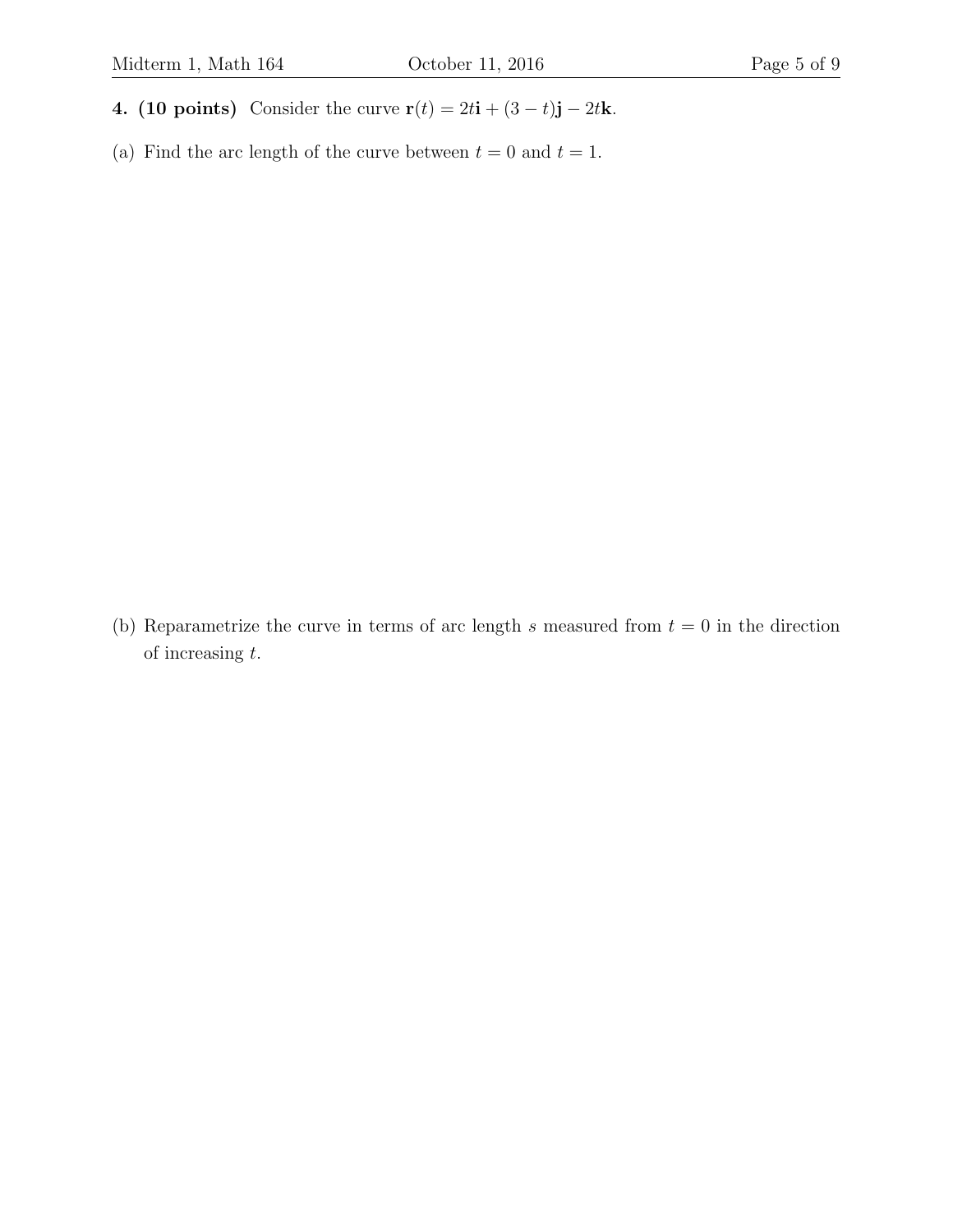- 5. (15 points) Consider the curve  $\mathbf{r}(t) = \cos 2t\mathbf{i} + \sin 2t\mathbf{j} + 2t\mathbf{k}$ .
- (a) Find the unit tangent vector  $\mathbf{T}(t).$

(b) Find the curvature  $\kappa(t)$ . Recall the curvature formula  $\kappa(t) = \frac{|\mathbf{T}'(t)|}{|\mathbf{r}'(t)|}$  $\frac{|\mathbf{T}'(t)|}{|\mathbf{r}'(t)|}.$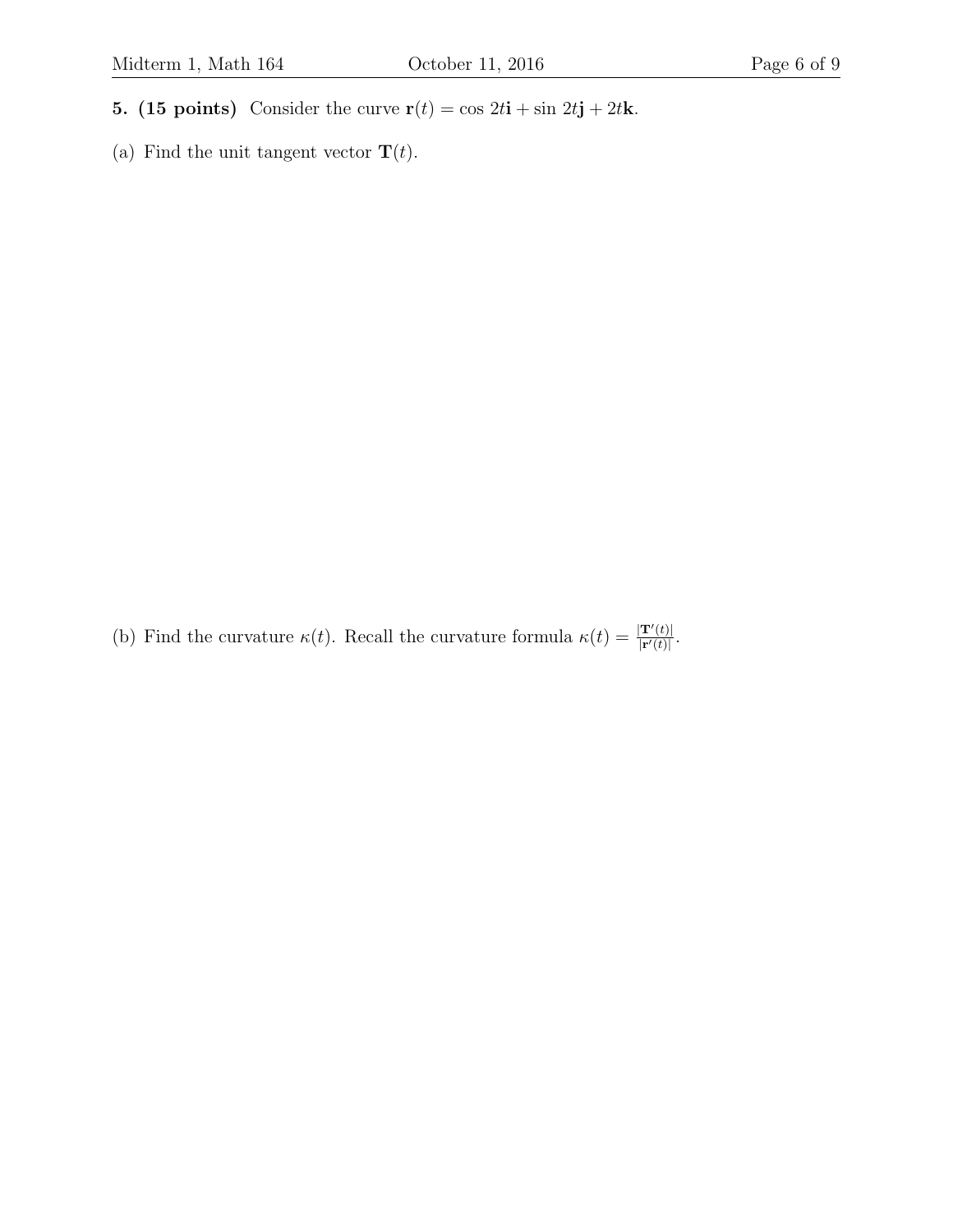- 6. (15 points) A gun has a muzzle speed of 80 meters per second.
- (a) Assuming projectile motion, find the position function  $r(t)$ . Neglect air resistance and use  $g = 9.8m/sec<sup>2</sup>$  as the acceleration of gravity.

(b) What angle of elevation should be used to hit an object 200 meters away?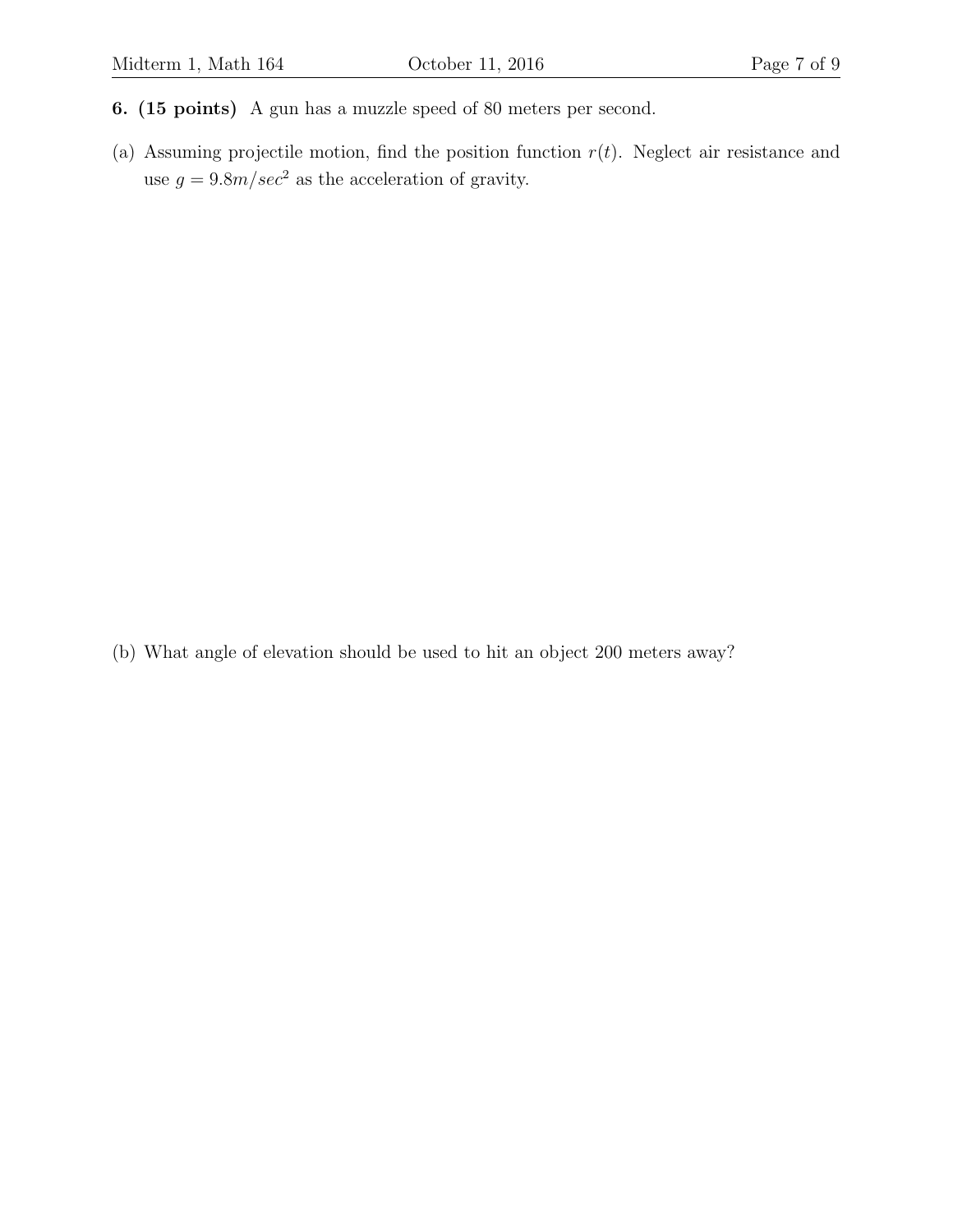7. (10 points) Evaluate the limit or show that it does not exist.

(a)  $\lim_{(x,y)\to(0,0)}$  $4xy$  $x^2 + 2y^2$ 

(b) 
$$
\lim_{(x,y)\to(0,0)}\frac{x^3+5y^3}{x^2+y^2}
$$

Hint: Use polar coordinates:  $x = r \cos \theta$ ,  $y = r \sin \theta$ .